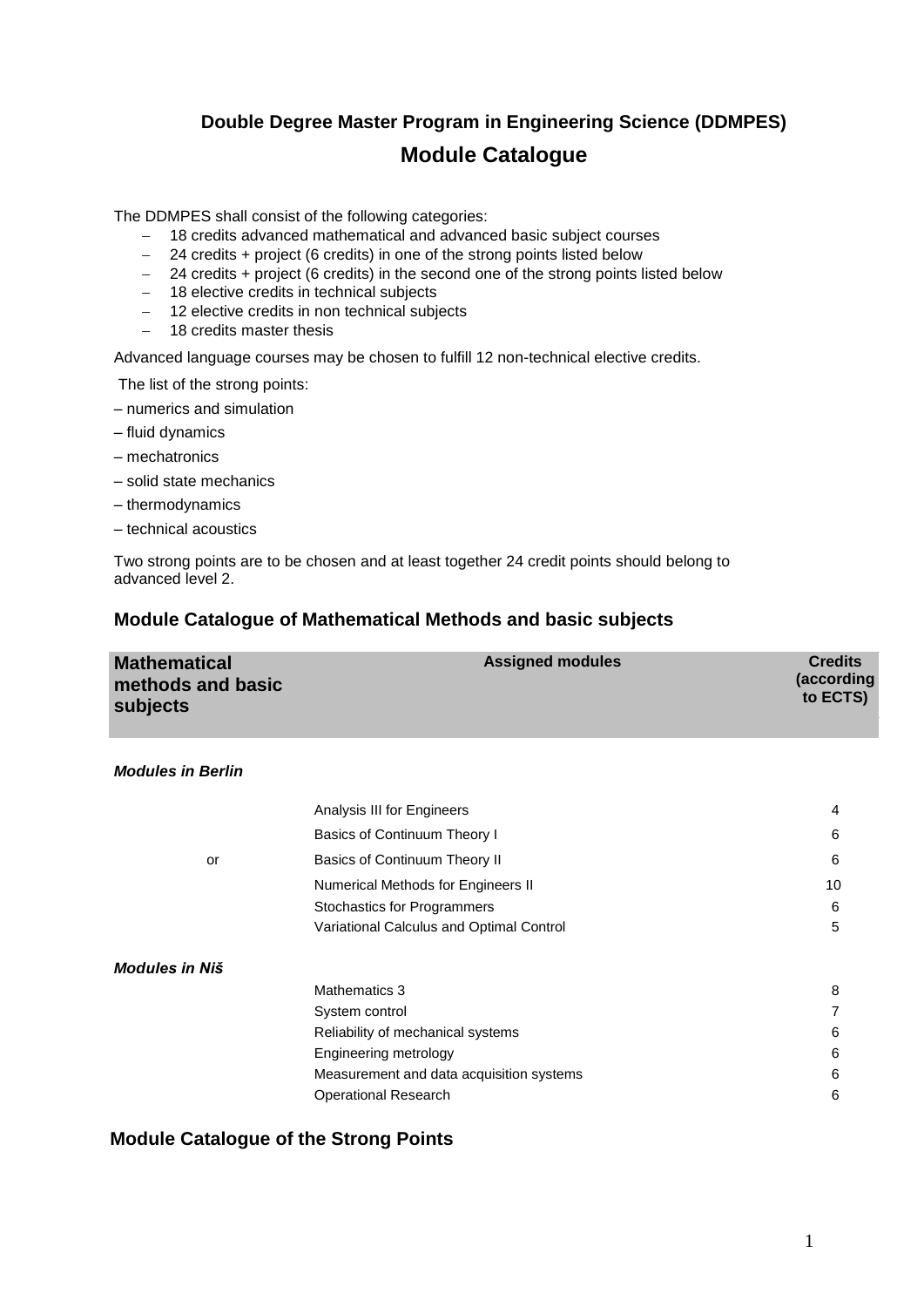| <b>Numerics and</b><br>simulation | <b>Assigned modules</b> | <b>Credits</b><br>(according<br>to ECTS) |
|-----------------------------------|-------------------------|------------------------------------------|
|                                   |                         |                                          |

#### *Modules in Berlin*

×

| Core area (level 1) |                                                                      |    |
|---------------------|----------------------------------------------------------------------|----|
|                     | Procedures of Information and Communication Technology for Engineers | 6  |
|                     | Basics of Industrial Information Technology                          | 6  |
|                     | Numerical Mathematics for Engineers II                               | 10 |
|                     | Numerical Simulation Methods in Engineering                          | 6  |
| or                  | Numerical Thermo- and Hydrodynamics - Basics (CFD1)                  | 6  |
|                     | Numerical Thermo- and Hydrodynamics - Advanced (CFD2)                | 6  |
|                     | Project – Simulation Tools and Application                           | 6  |
|                     | <b>Structural Dynamics</b>                                           | 6  |
|                     |                                                                      |    |

## **advanced courses (level 2)**

| Analysis and Simulation of Machine Tools and Processing | 6 |
|---------------------------------------------------------|---|
| Visualisation Tools in Medicine and Neurobiology        | 6 |
| Control Theory                                          | 5 |
| Methods of Informatics in Civil Engineering             | 9 |
| Modeling and Simulation of Traffic Flow                 | 6 |
| Multi-Agent Simulation of Traffic Flow                  | 6 |
| Numerical Simulation of Fluid Dynamical Systems         | 6 |
| <b>Computational Fluid Acoustics</b>                    | 6 |
| Computational Fluid Dynamics for Marine Systems I       | 6 |
| <b>Object Oriented Software Development</b>             | 6 |
| Project in Finite Element Method                        | 6 |
| Computer Aided Design of Marine Systems                 | 6 |
| Simulation in Automotive Industry                       | 6 |
| Simulation and Measurement I                            | 6 |
| Simulation and Measurement II                           | 6 |
| Modeling of Turbulent Flow                              | 6 |
|                                                         |   |

#### *Modules in Niš*

## **Core area (level 1)**

| Object oriented programming                             | 6 |
|---------------------------------------------------------|---|
| Numerical methods and programming                       | 6 |
| Digital image processing in mechatronics                | 6 |
| Computer input-output devices and protocols             | 6 |
| Computer applications                                   | 6 |
| Structural analysis of mechanical constructions         | 6 |
| CAD/CAM/CAE                                             | 6 |
| Software design                                         | 6 |
| Optimization of construction                            | 6 |
| Basics of Modeling in Mechatronical Systems             | 6 |
| Numerical simulations in energy and process engineering | 6 |
| Computational fluid dynamics                            | 6 |
|                                                         |   |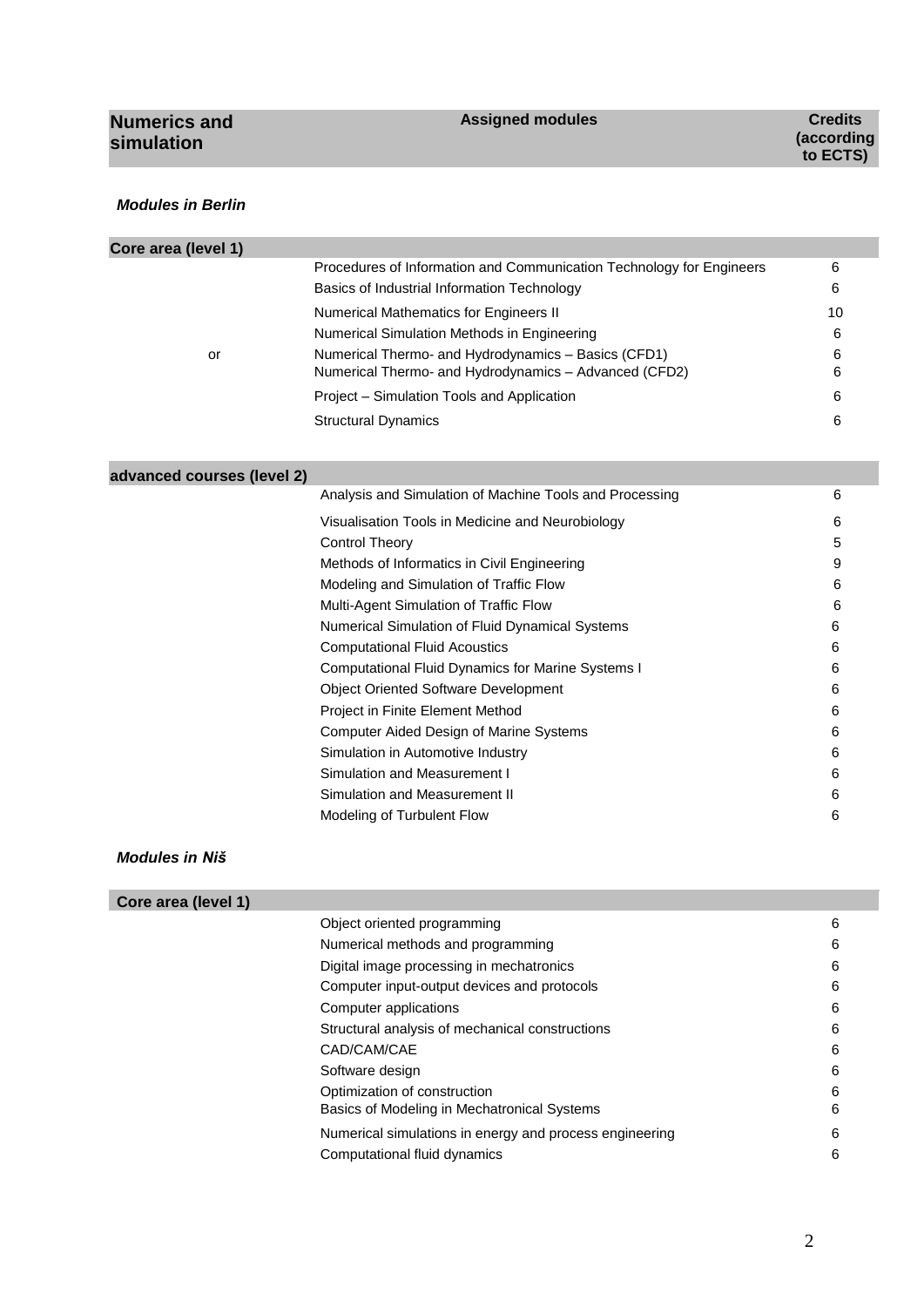| <b>Fluid dynamics</b>      | <b>Assigned modules</b>                                 | <b>Credits</b><br>(according |
|----------------------------|---------------------------------------------------------|------------------------------|
|                            | Simulation of dynamical systems                         | 6                            |
|                            | Application of FEM                                      | 6                            |
|                            | Systems Modelling and Simulation                        | 6                            |
|                            | Numerical simulations in energy and process engineering | 6                            |
| advanced courses (level 2) |                                                         |                              |

#### *Modules in Berlin*

| Core area (level 1) |                                                              |   |
|---------------------|--------------------------------------------------------------|---|
|                     | Aerodynamics I                                               | 6 |
|                     | Aerodynamics II                                              | 6 |
|                     | Aerodynamics of Automotive and Civil Structures              | 6 |
|                     | Gas Dynamics I                                               | 6 |
|                     | Gas Dynamics II                                              | 6 |
|                     | <b>Basics of Computational Fluid Acoustics</b>               | 6 |
|                     | Advanced Course on Fluid Flow / Fluid Dynamics I             | 6 |
|                     | Measurement and Information Techniques in Fluid Mechanics I  | 6 |
|                     | Measurement and Information Techniques in Fluid Mechanics II | 6 |
|                     | Fluid Dynamics - Techniques and Examples / Fluid Dynamics II | 6 |
|                     | Turbulence and Flow Control I                                | 6 |
|                     | Turbulence and Flow Control II                               | 6 |
|                     |                                                              |   |

# **advanced courses (level 2)**

| Aerothermodynamics II                                                                    | 9 |
|------------------------------------------------------------------------------------------|---|
| <b>Extentions to Aeroacoustics</b>                                                       | 6 |
| Experimental Methods of Aerodynamics I (Project Aerodynamics I)                          | 6 |
| Fluid System Dynamics - Operational Properties                                           | 6 |
| <b>Gas Turbines and Thermoacoustics</b>                                                  | 6 |
| Basics of Thermo- and Turbomachinery Acoustics                                           | 6 |
| Methods to Influence Flow on Sailing Yachts                                              | 6 |
| Low-Dimensional Modeling and Control of Turbulent Flows I                                | 6 |
| Low-Dimensional Modeling and Control of Turbulent Flows II                               | 6 |
| Numerical Simulation of Fluid System Dynamics                                            | 6 |
| Methods of Numerical Simulation in Engineering                                           | 6 |
| Numerical Thermo and Fluid Dynamics - Basics                                             | 6 |
| Numerical Thermo and Fluid Dynamics - Advanced                                           | 6 |
| Hydrodynamics of Ships I                                                                 | 6 |
| Hydrodynamics of Ships II                                                                | 6 |
| Flow Control: Low-Dimensional Modeling and Cybernetics of Non-stationary<br><b>Flows</b> | 3 |
| Flow Control: Physical Principles and Technical Application                              | 6 |
| Flow Control: Controller Design and Model Reduction                                      | 6 |
| Fluid Machinery - Design                                                                 | 6 |
| Fluid Machinery - Machine Elements                                                       | 6 |
| <b>Fluid Mechanics in Medicine</b>                                                       | 6 |
|                                                                                          |   |

**to ECTS)**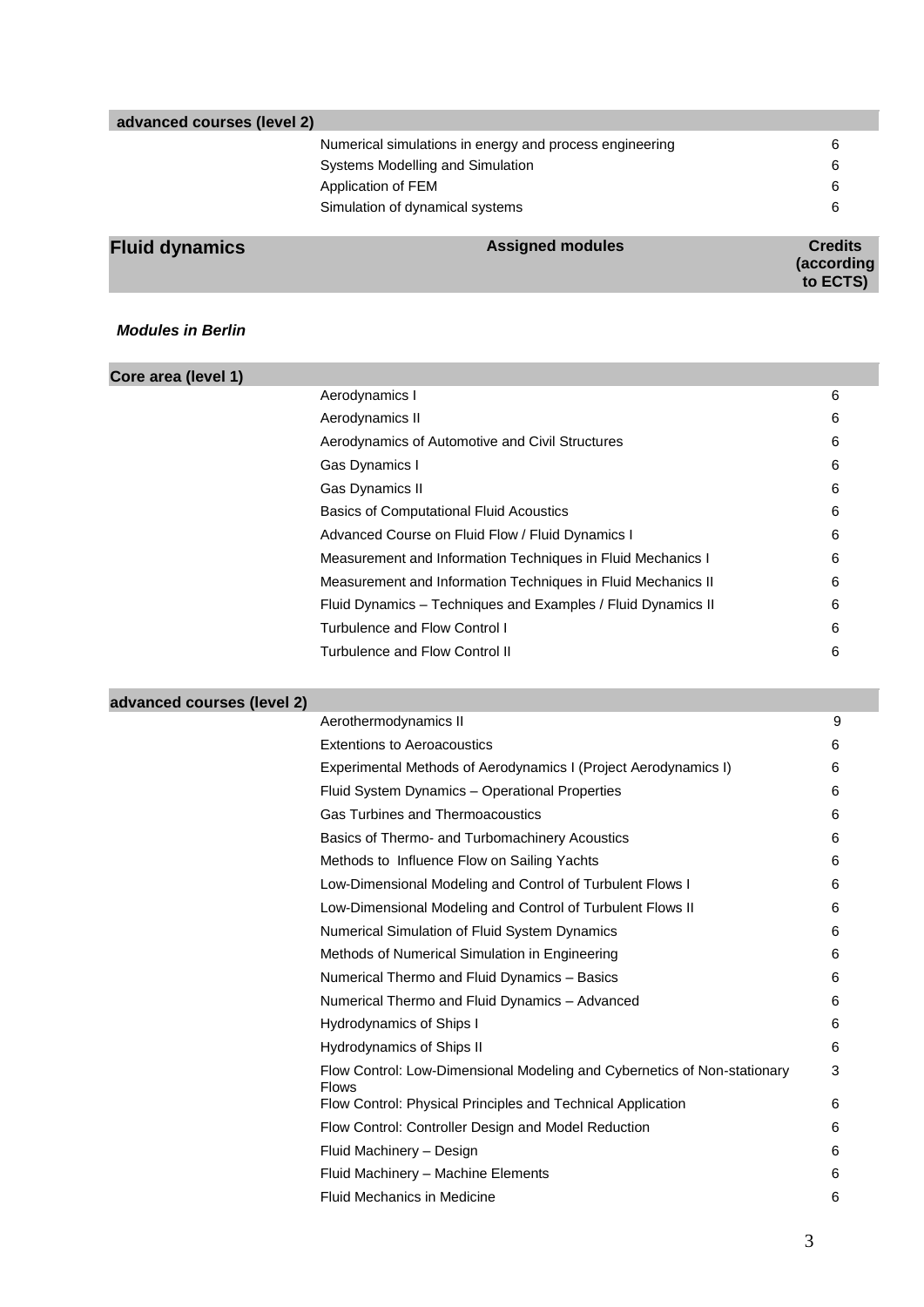| Basics of Turbomachinery                           | 6 |
|----------------------------------------------------|---|
| Turbomachinery II - Aerodynamics of Turbomachinery | 6 |
| Modeling of Turbulences                            |   |

| Core area (level 1) |                                                         |   |
|---------------------|---------------------------------------------------------|---|
|                     | Heat and mass transfer                                  | 6 |
|                     | Hydrostatic power transmissions                         | 6 |
|                     | Hydromechanics equipment                                | 6 |
|                     | Computational fluid dynamics                            | 6 |
|                     | Numerical simulations in energy and process engineering | 6 |
|                     |                                                         |   |

| advanced courses (level 2)                  |                                               |   |
|---------------------------------------------|-----------------------------------------------|---|
|                                             | Turbomachinery                                | 6 |
|                                             | <b>Fluid Machinery</b>                        | 6 |
|                                             | Hydraulic and pneumatic conveying             | 6 |
|                                             | Hydromechanics of mixtures                    | 6 |
|                                             | Irrigation systems                            | 6 |
|                                             | Fluid machinery and system characteristics    | 6 |
|                                             | Hydrodynamic power transmissions              | 6 |
|                                             | Design of oil hydraulic and pneumatic systems | 6 |
|                                             | Hydro and wind energy                         | 6 |
|                                             | Pump stations                                 | 6 |
|                                             | Special purpose pumps                         | 6 |
|                                             | Mini power plants and wind turbines           | 6 |
|                                             | Hydraulic and pneumatic systems of vehicles   | 6 |
| the company's company's company's company's | . .<br>. .                                    |   |

#### **Mechatronics**

| <b>Assigned modules</b> | <b>Credits</b> |
|-------------------------|----------------|
|                         | (according     |
|                         | to ECTS)       |

### *Modules in Berlin*

| Core area (level 1)        |                                                            |   |
|----------------------------|------------------------------------------------------------|---|
|                            | <b>Electrical Drives</b>                                   | 6 |
|                            | Elements of Mechatronics                                   | 6 |
|                            | <b>Embedded Operating Systems</b>                          | 6 |
|                            | Basics of Measurement and Control Technique                | 9 |
|                            | Theory of Mechanical Oscillations and Dynamics of Machines | 6 |
|                            | Mechatronics and Systems Dynamics                          | 6 |
|                            | Multi-Parameter Control in Time Domain                     | 8 |
|                            | Measurement of Vibrations                                  | 6 |
|                            | Robotics                                                   | 6 |
|                            |                                                            |   |
| advanced courses (level 2) |                                                            |   |

| $3001363$ (IGVGI 4)                                 |   |
|-----------------------------------------------------|---|
| Analog and Digital Electronics                      | 6 |
| Automation Technology                               | 6 |
| Image Guided Automation I                           | 6 |
| Digital Electronics and Microcontroller Programming | 6 |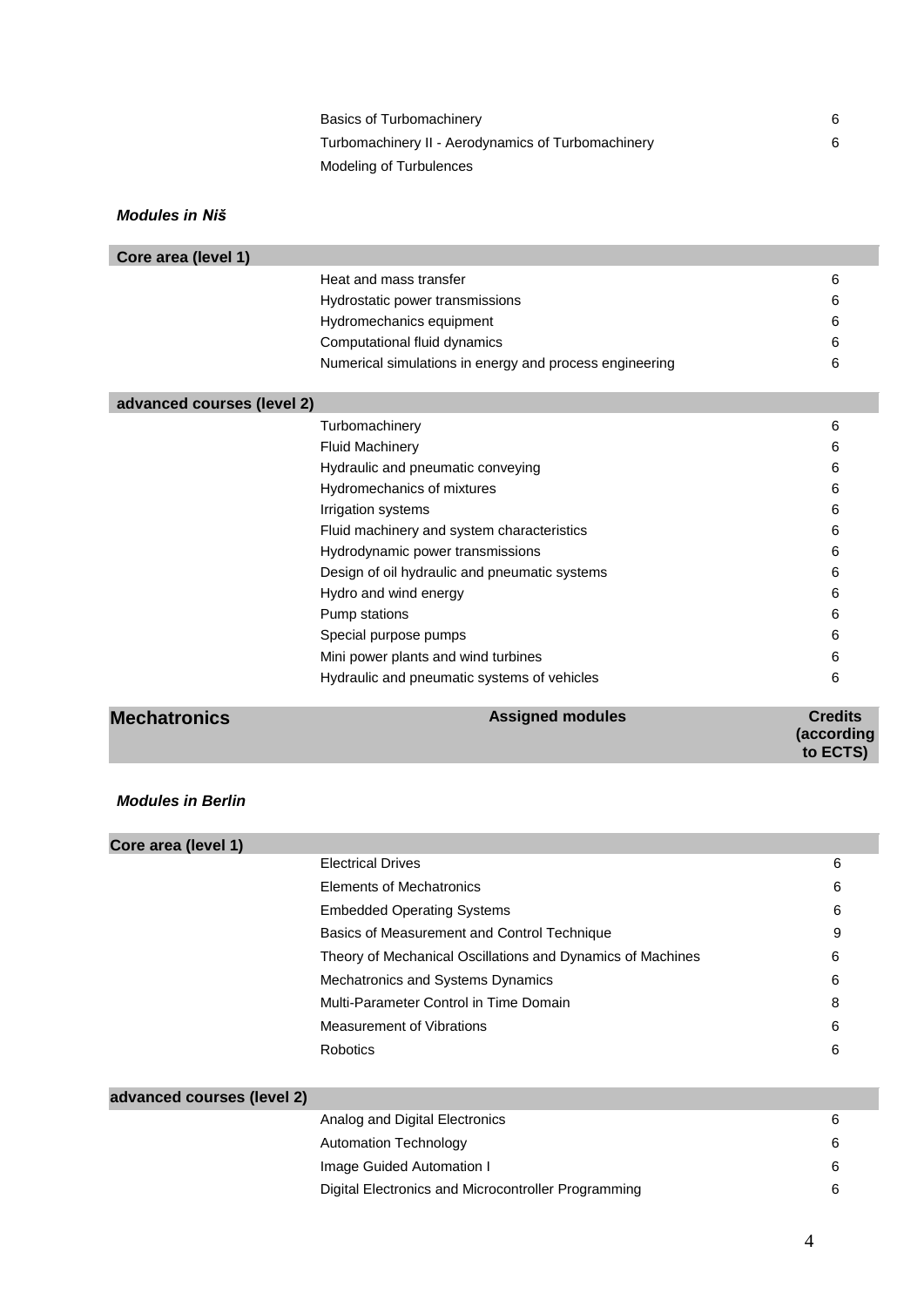| <b>Power Electronics</b>                                      | 9 |
|---------------------------------------------------------------|---|
| Mechatronics in Industrial Applications                       | 3 |
| Measurement Exercises: Measurement of Mechanical Oscillations | 2 |
| Oil Hydraulic Drives and Control Systems                      | 6 |
| <b>Photonics</b>                                              | 6 |
| Vibration Isolation and Control                               | 6 |
| Simulation 1                                                  | 6 |
| Simulations and Measurements I                                | 6 |
| Simulations and Measurements II                               | 6 |
| Systems Dynamics in Industrial Applications                   | 3 |
|                                                               |   |

| Core area (level 1) |                                             |   |
|---------------------|---------------------------------------------|---|
|                     | <b>Robotics</b>                             | 6 |
|                     | Basics of Modeling in Mechatronical Systems | 6 |
|                     | Development of mechatronical systems        | 6 |
|                     | <b>Micromechatronics</b>                    | 6 |
|                     | <b>Control Systems in Mechatronics</b>      | 6 |
|                     |                                             |   |

| <b>Solid State Mechanics</b> | <b>Assigned modules</b>                     | Credits |
|------------------------------|---------------------------------------------|---------|
|                              |                                             |         |
|                              | Advanced control systems                    | 6       |
|                              | Nano-tribology                              | 6       |
|                              | Computer applications                       | 6       |
|                              | Computer input-output devices and protocols | 6       |
|                              | Digital image processing in mechatronics    | 6       |
|                              | <b>Digital Control Systems</b>              | 6       |
|                              | Mechatronics Systems and Vehicle Equipment  | 6       |
|                              | <b>Compliant Mechanisms</b>                 | 6       |
|                              | Mechanisms in Mechatronics                  | 6       |
|                              | <b>Biomechatronics</b>                      | 6       |
|                              | <b>Mechatronics in Vehicles</b>             | 6       |
|                              | Design of Mechanisms                        | 6       |
|                              | <b>Mechanical Functional Elements</b>       | 6       |
| advanced courses (level 2)   |                                             |         |

| <b>Modules in Berlin</b> |  |
|--------------------------|--|
|                          |  |

| Core area (level 1) |                                                                |   |
|---------------------|----------------------------------------------------------------|---|
|                     | <b>Analytical Mechanics</b>                                    | 6 |
|                     | Introduction into Vehicle Dynamics / Dynamics of Rail Vehicles | 6 |
|                     | Flight Dynamics II                                             | 6 |
|                     | Basics of Continuum Theory II                                  | 6 |
|                     | Contact Mechanics and Friction Theory                          | 6 |
|                     | Structure-Borne Noise - Basics                                 | 6 |
|                     | Theory of Mechanical Vibrations and Machine Dynamics           | 6 |
|                     | <b>Rotor Dynamics</b>                                          | 6 |

**(according to ECTS)**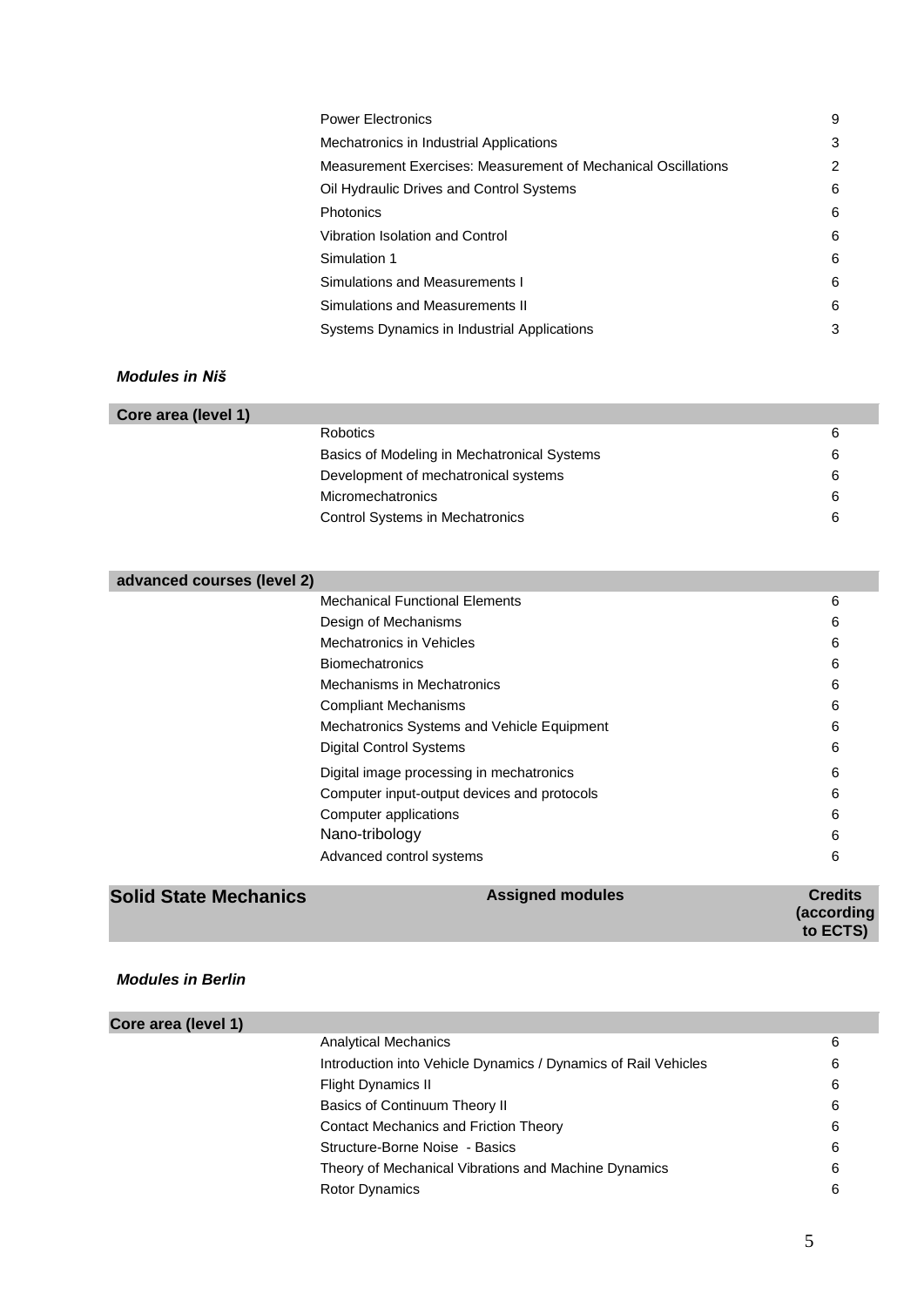Structural Mechanics II 6

| advanced courses (level 2) |                                                              |                                          |
|----------------------------|--------------------------------------------------------------|------------------------------------------|
|                            | Aero-Elasticity                                              | 6                                        |
|                            | <b>Elasticity and Plasticity</b>                             | 6                                        |
|                            | Advanced Course of Structure-Borne Noise                     | 6                                        |
|                            | <b>Material Science</b>                                      | 6                                        |
|                            | Mechatronics in Industrial Applications                      | 3                                        |
|                            | Mechatronics and System Dynamics                             | 6                                        |
|                            | <b>Nonlinear Vibrations</b>                                  | 6                                        |
|                            | Numerical Simulations in Engineering                         | 6                                        |
|                            | Project - Rolling Wheel on Flexible Ground (Terra-mechanics) | 6                                        |
|                            | Project - Elasticity and Fracture Mechanics                  | 6                                        |
|                            | Project - Plasticity and Fracture Mechanics                  | 6                                        |
|                            | Project - Physics of Friction                                | 6                                        |
|                            | Project - Finite Element Method                              | 6                                        |
|                            | Vibrations of Elastic Continuum                              | 6                                        |
|                            | Vibration Isolation and Control                              | 6                                        |
|                            | <b>Structural Dynamics</b>                                   | 6                                        |
|                            | System Dynamics in Industrial Applications                   | 3                                        |
|                            | Composites and Composite Structures: Theory and Application  | 6                                        |
| <b>Modules in Niš</b>      |                                                              |                                          |
| Core area (level 1)        |                                                              |                                          |
|                            | Theory of oscillations                                       | 6                                        |
|                            | Tribology                                                    | 6                                        |
|                            | Applied theory of plasticity                                 | 6                                        |
| advanced courses (level 2) |                                                              |                                          |
|                            | Nano-tribology                                               | 6                                        |
| <b>Thermodynamics</b>      | <b>Assigned modules</b>                                      | <b>Credits</b><br>(according<br>to ECTS) |
| <b>Modules in Berlin</b>   |                                                              |                                          |
| Core area (level 1)        |                                                              |                                          |
|                            |                                                              | 6                                        |
|                            |                                                              |                                          |
|                            | Application of Thermodynamics                                | 7                                        |
|                            | Transport of Energy, Impulse and Material A-I                | 4                                        |
|                            | <b>Basics of Safety Technology</b>                           | 6                                        |
|                            | Numerical Thermo and Fluid Dynamics - Basics                 | 6                                        |
|                            | Numerical Thermo and Fluid Dynamics - Extension              | 6                                        |
|                            | <b>Statistical Thermodynamics</b>                            | 6                                        |
|                            | <b>Basic Thermic Operations</b>                              | 7                                        |
|                            | Thermodynamics II                                            |                                          |
| advanced courses (level 2) |                                                              |                                          |
|                            | Aerothermodynamics                                           | 9                                        |
|                            | <b>Energy Processing Technology</b>                          | 6                                        |
|                            | Gas Dynamics I                                               | 6                                        |
|                            | Gas Dynamics II                                              | 6                                        |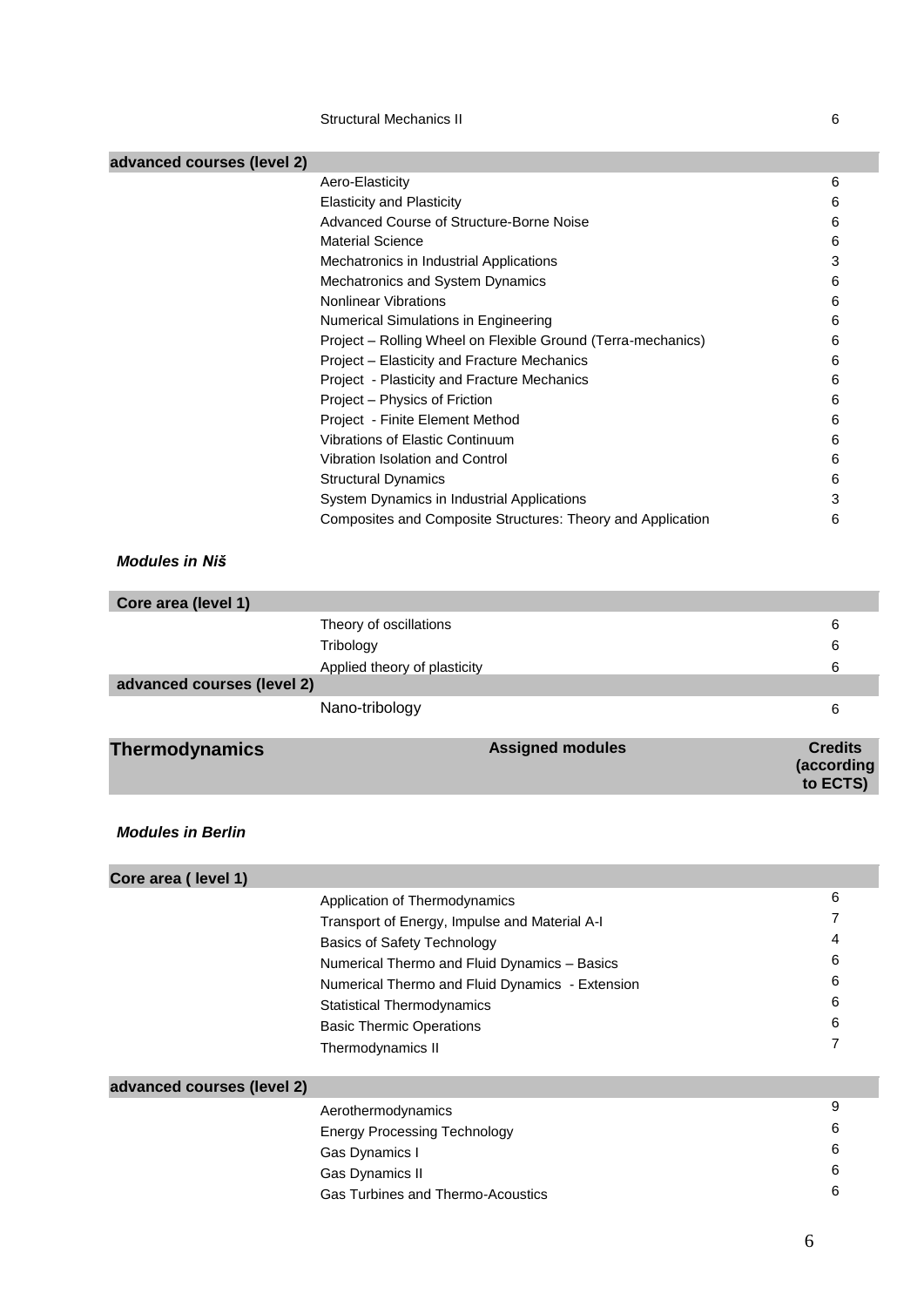| Basics of Measurement and Control Technology  | 9 |
|-----------------------------------------------|---|
| Irreversible Thermodynamics                   | 6 |
| <b>Material Science</b>                       | 6 |
| Phase Equilibrium in Multi-Phase Systems      | 6 |
| Process and Installation Dynamics             | 6 |
| <b>Thermodynamic Material Science</b>         | 6 |
| Thermodynamics of Low Temperatures            | 6 |
| Conversion Technologies of Renewable Energies | 5 |
| Combustion                                    | 6 |
|                                               |   |

| Core area (level 1)        |                                                         |   |
|----------------------------|---------------------------------------------------------|---|
|                            | Heat and mass transfer                                  | 6 |
|                            | Thermal unit operations                                 | 6 |
|                            | Numerical simulations in energy and process engineering | 6 |
|                            | Computational fluid dynamics                            | 6 |
|                            |                                                         |   |
| advanced courses (level 2) |                                                         |   |
|                            | The chemical and biochemical reactors                   | 6 |
|                            | Cooling devices                                         | 6 |
|                            | District heating                                        | 6 |
|                            | Thermal power plants                                    | 6 |
|                            | Purification techniques                                 | 6 |
|                            | Solid Waste Management                                  | 6 |
|                            | Construction of process equipment and appliances        | 6 |
|                            | Energy efficiency and environmental protection          | 6 |
|                            | Wastewater treatment                                    | 6 |
|                            | Industrial furnaces                                     | 6 |
|                            | Thermodynamics of the internal combustion engines       | 6 |
|                            | Cogeneration                                            | 6 |
|                            | Air protection in processes and thermal power plants    | 6 |
|                            | Air conditioning and ventilation                        | 6 |
|                            | Steam boilers                                           | 6 |
|                            |                                                         |   |

### *Modules in Berlin*

| Core area (level 1) |                                                               |   |
|---------------------|---------------------------------------------------------------|---|
|                     | Noise and Vibration Control                                   | 9 |
|                     | Fluid-Borne Sound - Basics                                    | 6 |
|                     | Structure-Borne Sound - Basics                                | 6 |
|                     | <b>Fundamentals of Aeroacoustics</b>                          | 9 |
|                     | Theory of Mechanical Vibrations and Machine Dynamics          | 6 |
|                     | Measurement Technique and Signal Processing                   | 6 |
|                     | Vibration Isolation and Vibration Control in Machines Systems | 6 |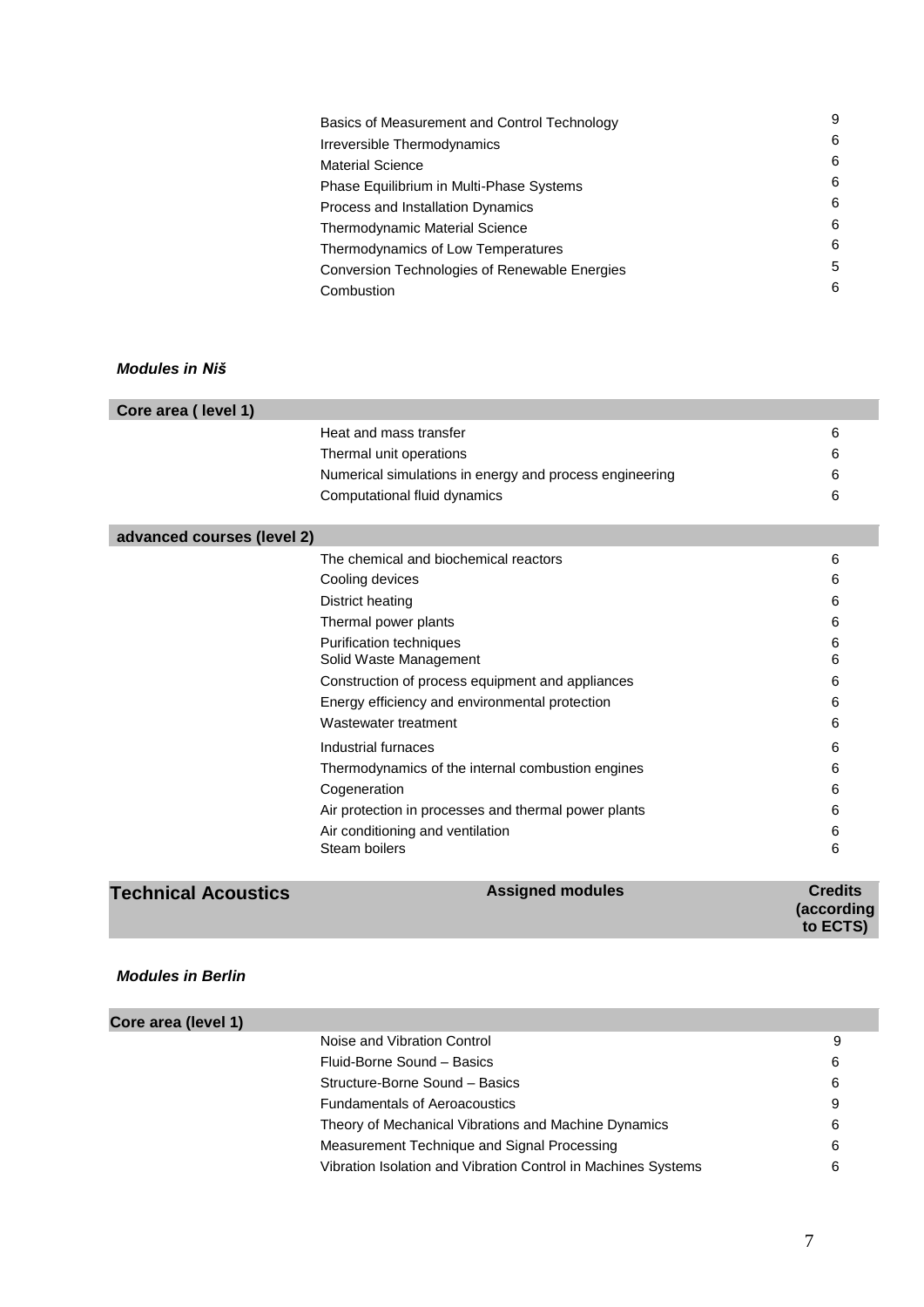| advanced courses (level 2) |                                                           |   |
|----------------------------|-----------------------------------------------------------|---|
|                            | Advanced Fluid-Borne Sound                                | 6 |
|                            | Gas Turbines and Thermo-Acoustics                         | 6 |
|                            | Advanced Noise and Vibration Contro                       | 9 |
|                            | Basics of Thermo- and Turbomachinery                      | 6 |
|                            | Advanced Structure-Borne Sound                            | 6 |
|                            | Psychoacoustics, Noise Effects and Urban Noise Protection | 6 |
|                            | <b>Advanced Aeroacoustics</b>                             | 6 |
|                            | <b>Nonlinear Oscillations</b>                             | 6 |
|                            | <b>Computational Aero-Acoustics</b>                       | 6 |
|                            | Psychoacoustics                                           | 6 |
|                            | <b>Statistical Energy Analysis</b>                        | 6 |
|                            | Theoretical Acoustics                                     | 6 |
|                            | Environmental Impact of Air Transport                     | 6 |
|                            |                                                           |   |

| Core area (level 1)        |  |  |
|----------------------------|--|--|
|                            |  |  |
| advanced courses (level 2) |  |  |

# **Module Catalogue of Technical Subjects**

|                            | <b>Assigned modules</b>                            | <b>Credits</b><br>(according |
|----------------------------|----------------------------------------------------|------------------------------|
| <b>Technical Subjects:</b> |                                                    | to ECTS)                     |
|                            |                                                    |                              |
| In Berlin:                 | Free selection from the whole study program of TUB |                              |
| <b>Modules in Niš</b>      | Logistics simulation                               | 6                            |
|                            | Construction of process equipment and appliances   | 6                            |
|                            | Steam boilers                                      | 6                            |
|                            | Solid Waste Management                             | 6                            |
|                            | Energy efficiency and environmental protection     | 6                            |
|                            | Wastewater treatment                               | 6                            |
|                            | <b>Computer Aided Product Development</b>          | 6                            |
|                            | Quality of welded constructions                    | 6                            |
|                            | Construction methods                               | 6                            |
|                            | Basics of product development                      | 6                            |
|                            | Design of welded constructions                     | 6                            |
|                            | Methods of product development                     | 6                            |
|                            | Integrated product development                     | 6                            |
|                            | Diagnostics of technical systems                   | 6                            |
|                            | Quality of mechanical systems                      | 6                            |
|                            | Weldability of materials                           | 6                            |
|                            | Welding technology II                              | 6                            |
|                            | Industrial design                                  | 6                            |
|                            | Design for manufacturing                           | 6                            |
|                            | Examination of welded constructions                | 6                            |
|                            | Machine tools                                      | 6                            |
|                            | <b>CNC</b> systems                                 | 6                            |
|                            | Technological systems                              | 6                            |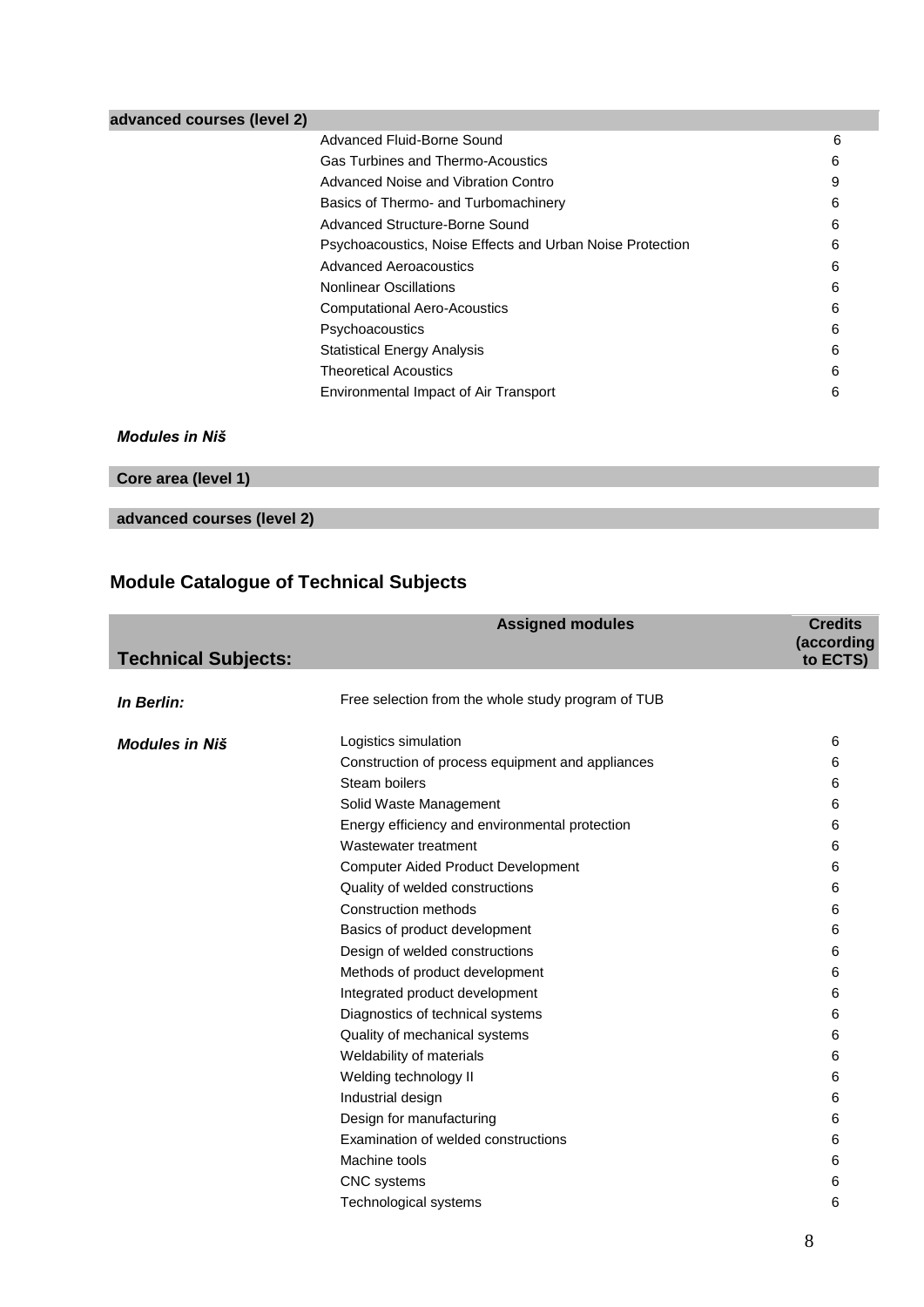| Systems for rapid product development                | 6 |
|------------------------------------------------------|---|
| Cutting                                              | 6 |
| Nonconventional machining                            | 6 |
| Forming and shaping                                  | 6 |
| Wood processing technology                           | 6 |
| CAPP/CAM systems                                     | 6 |
| Coating and surface hardening technology             | 6 |
| Assembly technology                                  | 6 |
| Maintenance of technical systems                     | 6 |
| Machine and tools for polymer processing             | 6 |
| Components of technological systems                  | 6 |
| Forming and shaping tools                            | 6 |
| Welding technology 2                                 | 6 |
| Recycling technology                                 | 6 |
| Modeling and optimization of manufacturing processes | 6 |
| Maintenance management                               | 6 |
| Ecologizing the manufacturing systems                | 6 |
| Organisation and technology of road traffic          | 6 |
| Mobile machines 2                                    | 6 |
| Organisation and technology of rail traffic          | 6 |
| Warehouse and distribution systems                   | 6 |
| Theory of vehicles movement                          | 6 |
| Transportation machines                              | 6 |
| Reliability of mechanical systems                    | 6 |
| Ergonomics and industrial design                     | 6 |
| Safety of Traffic                                    | 6 |
| Technical diagnostics                                | 6 |
| Packaging and palletization                          | 6 |
| Cargo transport centers                              | 6 |
| Transportation with pipes                            | 6 |
| Container's transport                                | 6 |
| Aircraft transportation vehicles                     | 6 |
| CAD studio of machines and vehicles                  | 6 |
| Supply chain management                              | 6 |
| Digital image processing in mechatronics             | 6 |
| Computer input-output devices and protocols          | 6 |
| Computer applications                                | 6 |
| Nano-tribology                                       | 6 |
| Advanced control systems                             | 6 |
| Engineering metrology                                | 6 |
| Measurement and data acquisition systems             | 6 |
| <b>Operational Research</b>                          | 6 |
| Tribology                                            | 6 |
| Applied theory of plasticity                         | 6 |
|                                                      |   |

# **Module Catalogue of Nontechnical Subjects**

|                               | <b>Assigned modules</b> | <b>Credits</b><br>(according |
|-------------------------------|-------------------------|------------------------------|
| <b>Nontechnical subjects:</b> |                         | to ECTS)                     |
|                               |                         |                              |